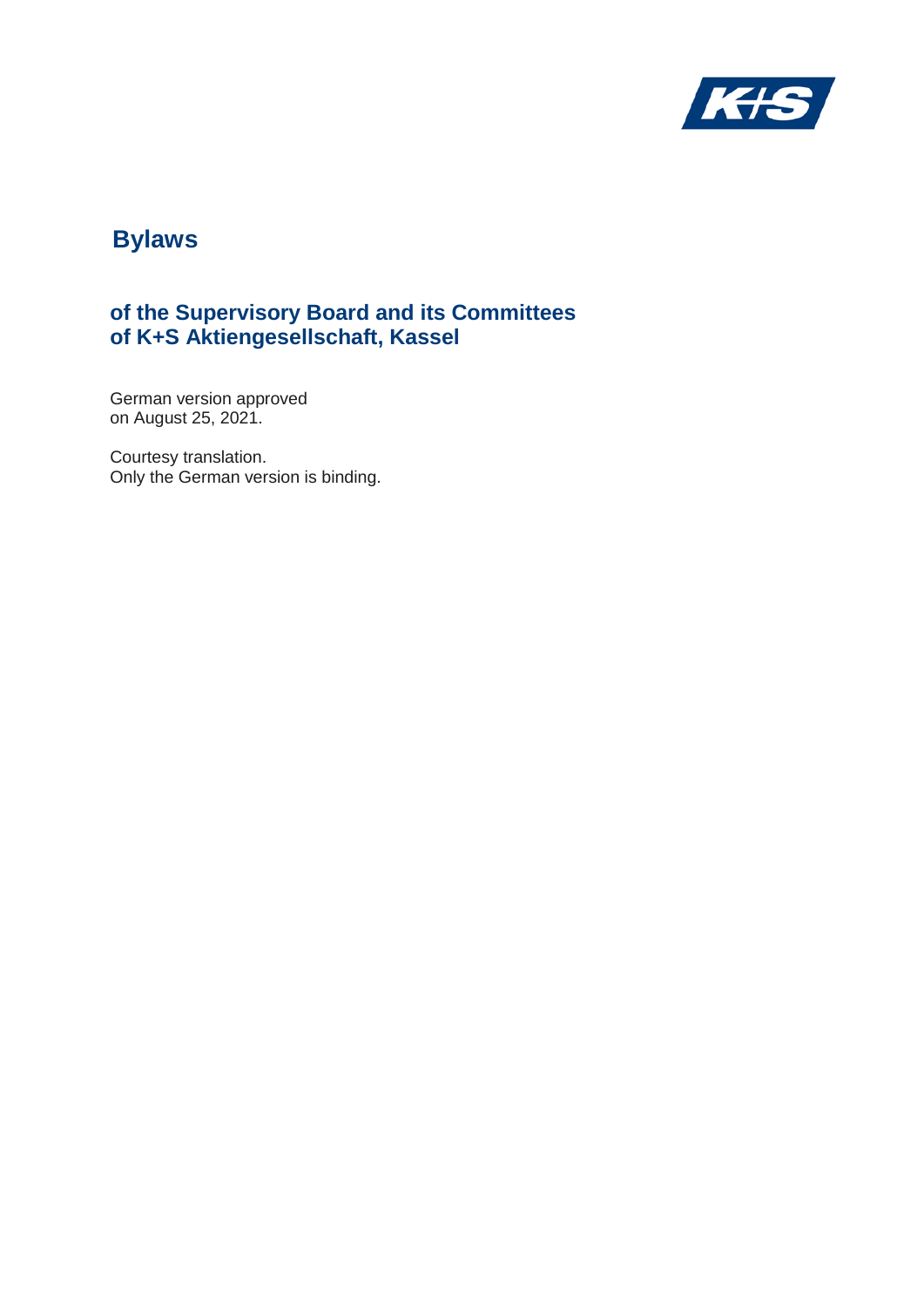

#### **Table of contents**

- 1 Bylaws of the Supervisory Board
- 2 Bylaws of the Mediation Committee of the Supervisory Board
- 3 Bylaws of the Strategy Committee of the Supervisory Board
- 4 Bylaws of the Audit Committee of the Supervisory Board
- 5 Bylaws of the Personnel Committee of the Supervisory Board
- 6 Bylaws of the Nomination Committee of the Supervisory Board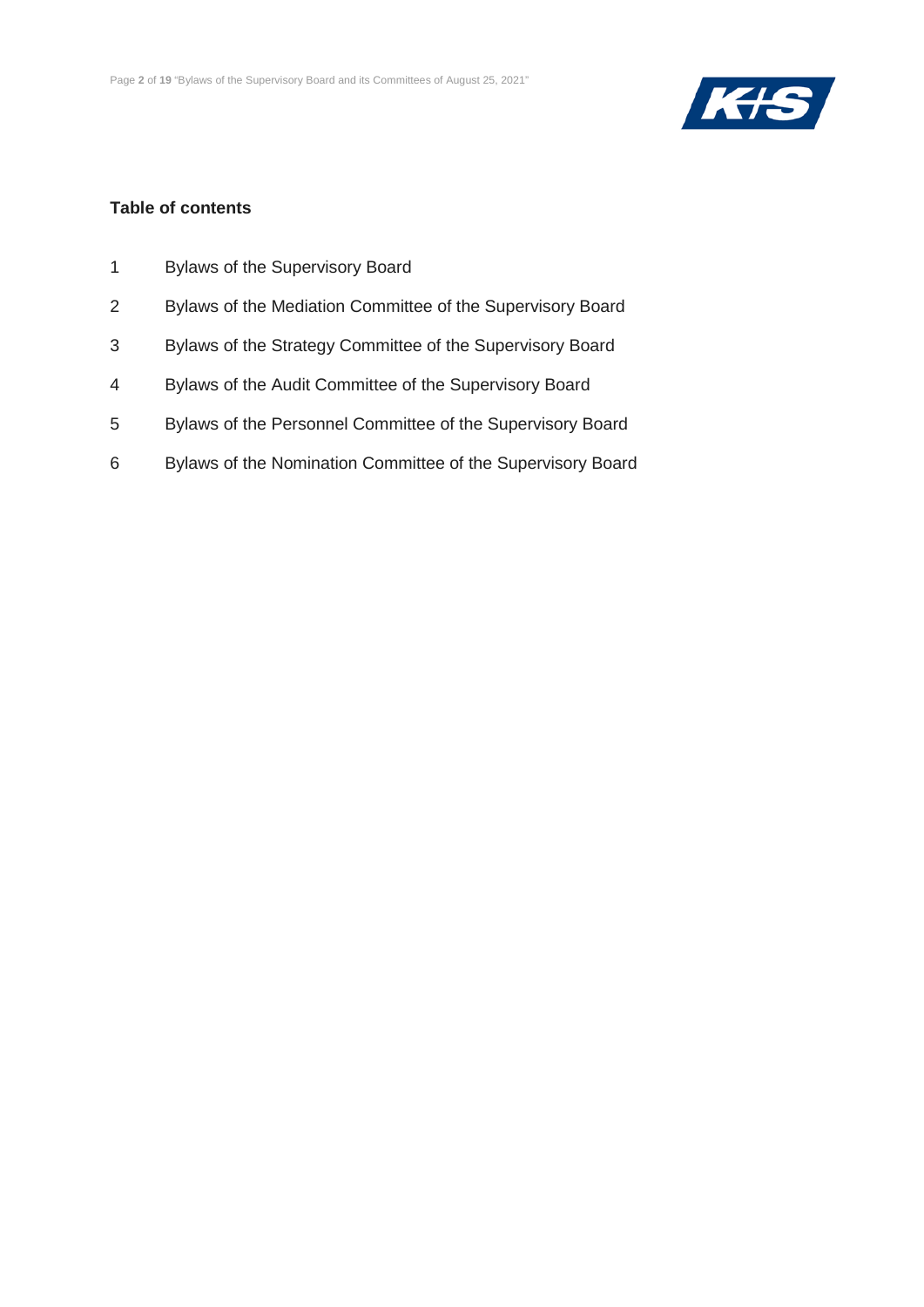

#### **of the**

#### **Supervisory Board**

#### **of K+S Aktiengesellschaft**

#### § 1 **Position and Responsibility**

(1) The Supervisory Board performs its functions in accordance with the law, the Articles of Association, these bylaws and in accordance with the principles of responsible management. Its members are committed by the same rights and obligations for the good of the Company and are not bound by specific assignments and instructions.

(2) Amendments to the bylaws require a resolution of the Supervisory Board.

(3) The Supervisory Board regularly reviews the efficiency of its activities.

#### § 2 **Election of the Chairman and his Deputy**

(1) Each time following its re-election, at a meeting that requires no separate invitation, the Supervisory Board elects a Chairman and a vice Chairman from among its members for the duration of its term of office with a majority of two thirds of the members of which it has to consist altogether. If the majority necessary under Sentence 1 is not reached when electing the Chairman of the Supervisory Board or its deputy, a second ballot is held to elect the Chairman of the Supervisory Board and the vice Chairman. During this ballot, the Supervisory Board members representing the shareholders elect the Chairman of the Supervisory Board and the Supervisory Board members representing the employees elect the vice Chairman, each by a majority of the votes cast.

(2) For the withdrawal of the Chairman or his deputy, Paragraph 1 applies correspondingly.

(3) The vice Chairman is only vested with the rights and obligations assumed by the Chairman if the latter is incapacitated unless the law or the Articles of Association stipulate otherwise. The second vote may not be cast by him.

#### § 3 **Preparation and Convening of Meetings**

(1) Supervisory Board meetings are to be prepared by the Chairman of the Supervisory Board, or by the vice Chairman if the Chairman is incapacitated. In particular, he convenes the meetings, determines their venue and draws up the agenda according to his proper discretion.

(2) At least two Supervisory Board meetings are to be held in a calendar half year. Furthermore, a meeting of the Supervisory Board has to be convened if business reasons give cause for this.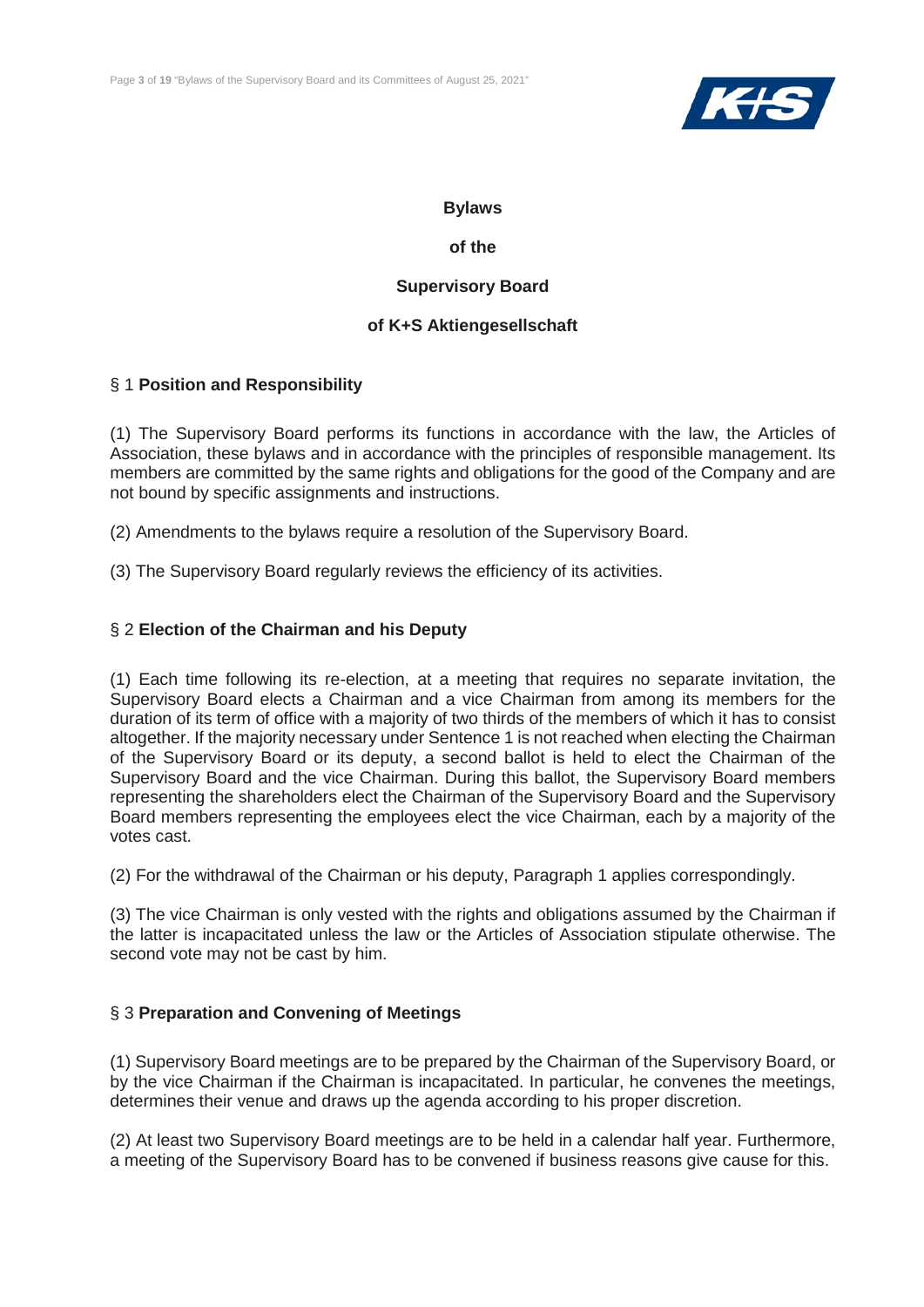

(3) Moreover, each member of the Supervisory Board or of the Board of Executive Directors, on stating the purpose and reasons, may demand that the Chairman of the Supervisory Board, or the vice Chairman if the Chairman is prevented from doing so, convene the Supervisory Board without delay. The application to convene a meeting must be addressed to the Chairman of the Supervisory Board, and to the vice Chairman if the Chairman is prevented from doing so. The meeting must take place within two weeks of being convened. If the demand is not met, the member of the Supervisory Board or of the Board of Executive Directors may convene the Supervisory Board himself, in which case he shall communicate the reason and specify an agenda.

#### § 4 **Time and Content of Convening, Remedy**

(1) Invitations are to provide a two-week notice period; they can be transmitted in written form or by means of electronic communication. The individual agenda items shall be set out so precisely as to facilitate a written vote. In urgent cases, the notice period can be reduced.

(2) If a Supervisory Board member has attended a meeting and participated in it, he cannot raise objections to the resolutions adopted at that meeting on the basis of the circumstances of its convention.

#### § 5 **Chairing of Meetings**

(1) Meetings of the Supervisory Board are chaired by its Chairman or by his deputy if the Chairman is incapacitated. If the Chairman and his deputy are prevented from chairing the meeting, the by age oldest Supervisory Board member present assumes the chair.

(2) The person chairing the meeting may determine an order of matters for negotiation that deviates from that indicated in the agenda. Within the framework of the legal requirements, the Articles of Association and the bylaws, he determines the course of the meeting, and in particular the type, form and order of voting.

#### § 6 **Adoption of Resolutions and Quorum**

(1) The resolutions of the Supervisory Board are normally adopted at meetings. Supervisory Board members may, should they themselves be prevented from participating in the meeting, submit their votes in writing through other members of the Supervisory Board (proxies) at the Supervisory Board meeting. It is sufficient for this that, on the basis of an instruction orally or by telephone of the incapacitated Supervisory Board member, the proxy records the vote on a written document, which for this purpose already bears the signature of the incapacitated Supervisory Board member or which the proxy as his representative has signed with the name of the incapacitated Supervisory Board member or his own name together with an annex indicating the power of representation, and submits this vote. For the Chairman of the Supervisory Board, Sentences 2 and 3 of this Paragraph also apply in respect of his second vote.

(2) The Supervisory Board can only have a quorum if, after all the members have been invited, at least half of the members of which it has to consist altogether participate in the adoption of a resolution. Should a Supervisory Board member abstain from voting, he is deemed to be a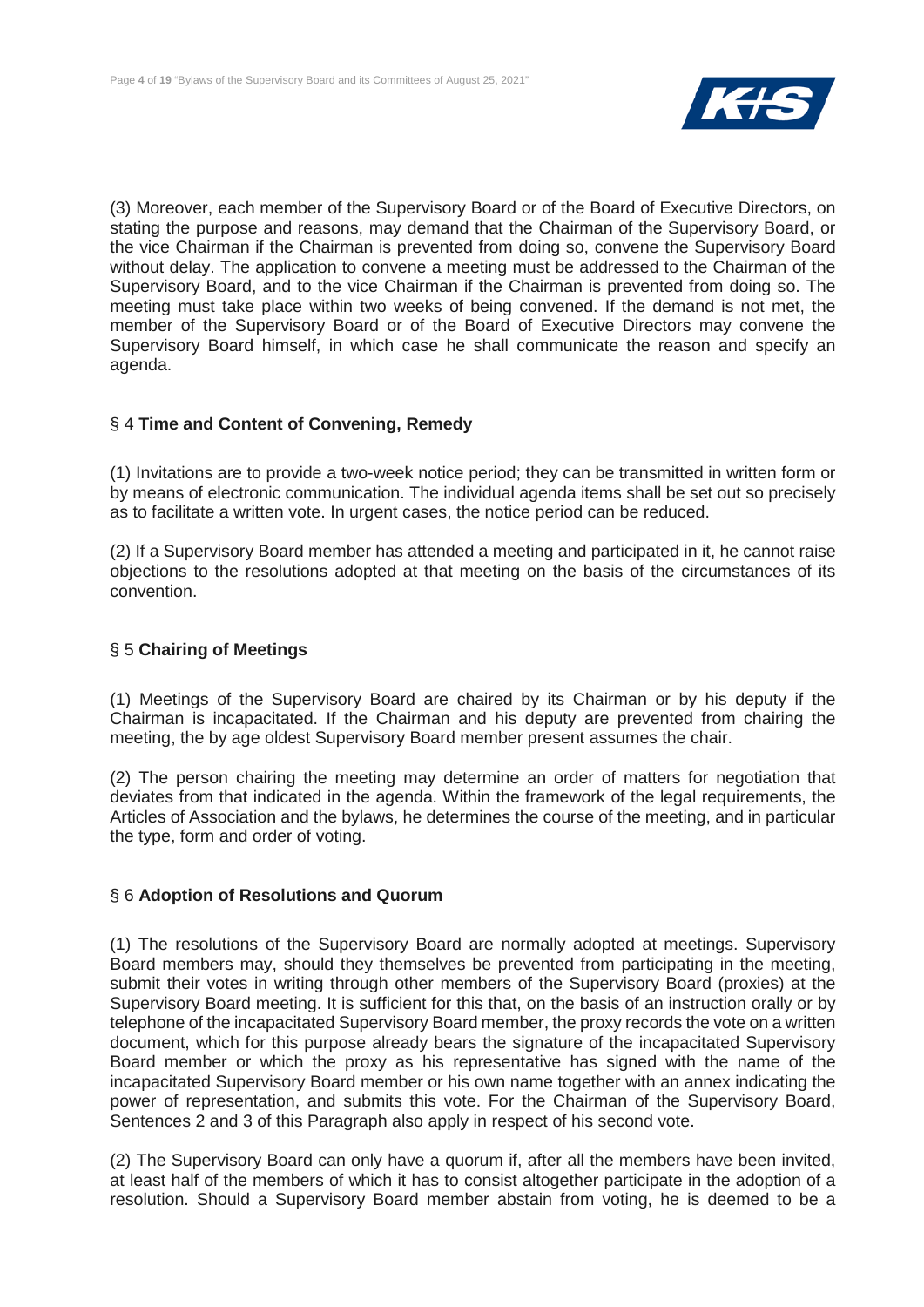

participant in voting on a resolution. If an unequal number of Supervisory Board members representing the shareholders and the employees participate in the adoption of a resolution, the Chairman of the Supervisory Board may postpone the adoption of the resolution. If the Chairman of the Supervisory Board does not participate, the adoption of a resolution has to be postponed if at least four Supervisory Board members demand this.

(3) Unless otherwise stipulated by law, resolutions of the Supervisory Board require a majority of votes cast. However, an abstention is not counted as a vote cast. In the event of a tied vote on the Supervisory Board, the Chairman of the Supervisory Board, although it is not required that he cast a further vote, has two votes should a second round of voting on the same issue produce a tied vote again. This second round of voting has to take place if a member of the Supervisory Board demands it. The person chairing the meeting determines whether this second round of voting is carried out at the same or at a later meeting of the Supervisory Board.

(4) If determined accordingly by the Chairman, meetings of the Supervisory Board may also be held in the form of a video or telephone conference or individual members of the Supervisory Board may be included by way of video transmission or by phone; in these cases, the adoption of resolutions or, as the case may be, casting of votes may also be carried out by way of video conference or, as the case may be, video transmission or by telephone.

(5) The Chairman, or the deputy Chairman if the Chairman should be in disposed, can effect the adoption of Supervisory Board resolutions by obtaining declarations in writing, or by facsimile transmission, telegraph, or telephone, provided that no member lodges an objection to such procedure being employed within an appropriate period of time not exceeding one week and as determined by the Chairman, or the deputy Chairman if the Chairman should be indisposed.

#### § 7 **Adoption of Special Resolutions**

(1) Article 31 of the Co-determination Act applies to the adoption of resolutions concerning the appointment and the revocation of the appointment of Supervisory Board members.

(2) Resolutions concerning the exercise of the participation rights defined in Article 32 of the Codetermination Act, only require a majority of votes of the Supervisory Board members of the shareholders. The Supervisory Board can, by virtue of a majority of the votes of the Supervisory Board members of the shareholders, authorise the Board of Executive Directors in advance to exercise the rights defined in Article 32 of the Co-determination Act and subsequent measures necessary under their own responsibility. An irrevocable authorisation is inadmissible.

#### § 8 **Adoption of Resolutions in the Event of Late Announcement**

A resolution on items of the agenda, the announcement of which has not been received by all members at least three days prior to the meeting or which do not fulfil the prerequisites of Article 4 Paragraph 1 Sentence 2, can only be passed if no member present at the meeting objects to the adoption of the resolution.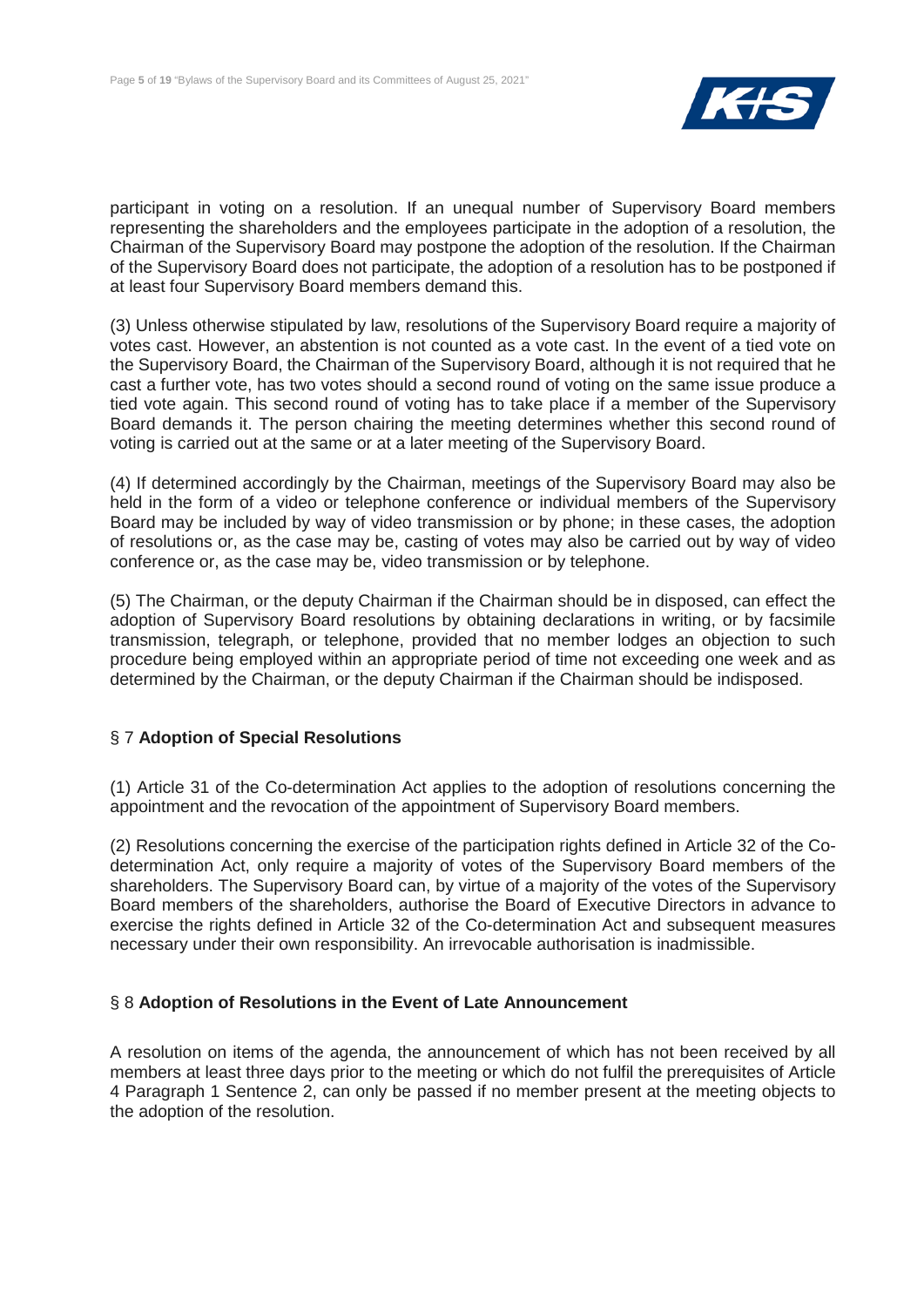

#### § 9 **Declarations of Intent**

Declarations of intent on behalf of the Supervisory Board are made by the Chairman or by the vice Chairman if the Chairman is incapacitated.

#### § 10 **Committees**

(1) The Supervisory Board shall form a Mediation Committee in line with Article 27 Paragraph 3 of the Law on Codetermination, a Strategy Committee, an Audit Committee, a Personnel Committee and a Nomination Committee.

(2) If the Supervisory Board establishes further committees, it elects their members and determines the Chairman. Insofar as the Supervisory Board does not resolve otherwise, Article 3 Paragraph 1, Article 4, Article 5, Article 6 Paragraph 1, 3 to 5, Article 8, Article 12, Article 13, Article 14 and Article 15 apply accordingly.

#### § 11 **Information and Reporting Obligations of the Board of Executive Directors**

(1) The Board of Executive Directors informs the Supervisory Board regularly, promptly and comprehensively about

- corporate strategy
- all planning issues relevant to the Company
- business development
- opportunity and risk position
- risk management
- material changes in the organisation of the Company
- changes to is business allocation plan
- significant individual events.

(2) About his intention to make a so called non-binding offer for the acquisition of a company, shares or of company parts with an offer price of more than 50 million Euro, the Board of Executive Directors should provide information to the Supervisory Board in a timely manner so that the matter can still be discussed if necessary during a meeting prior to the bidding.

#### § 12 **Transactions and measures requiring consent**

(1) The implementation of the following transactions and measures by the Company requires the consent of the Supervisory Board:

- a) The company strategy;
- b) The annual planning including the financial and capital expenditure planning;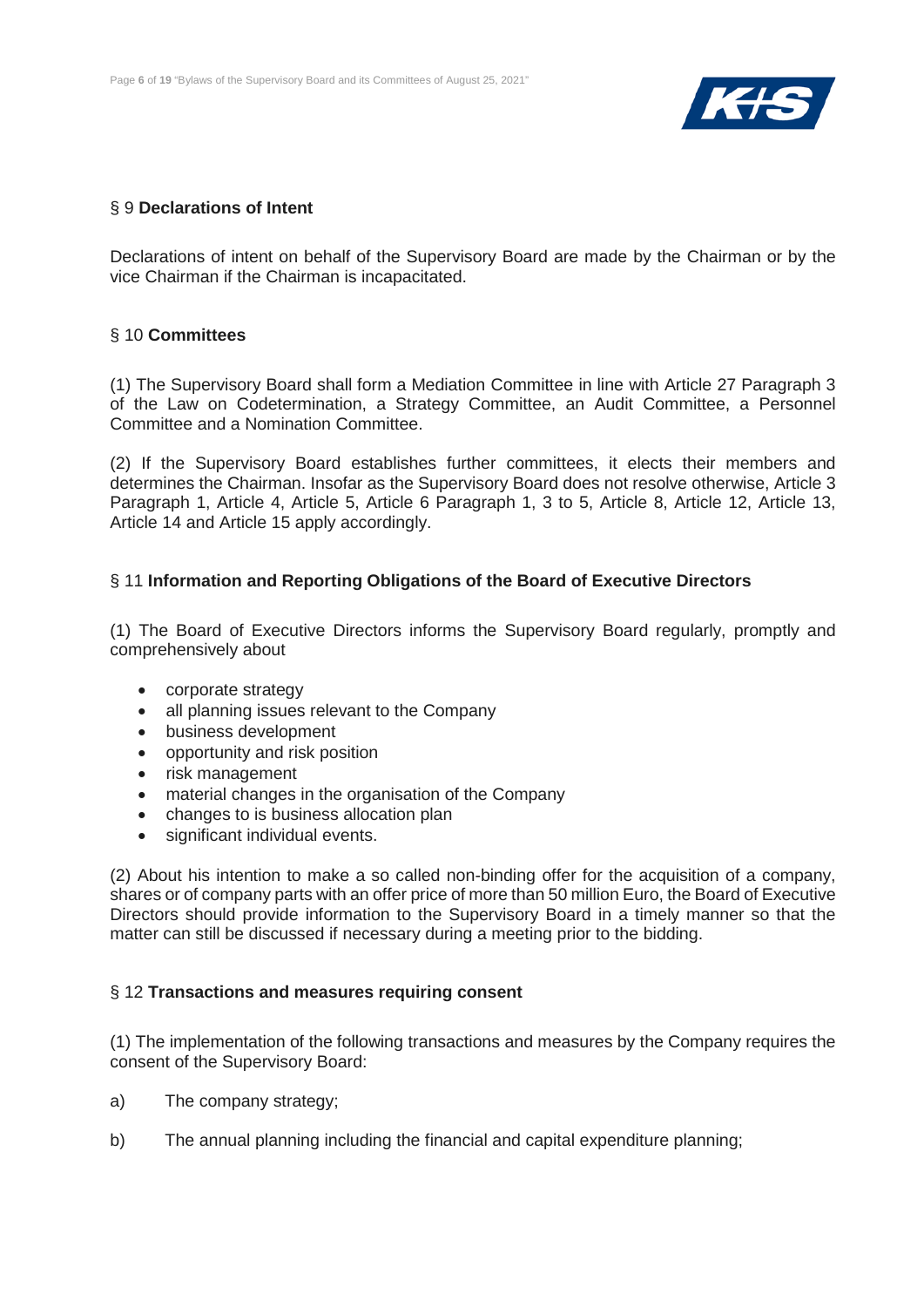

- c) Investments in fixed assets, which exceed 50 million Euro in an individual case, unless the Supervisory Board has also consented to them already in connection with its approval of the annual planning;
- d) Acquisition and disposal of companies, parts of companies, and participations in companies, if the acquisition or disposal price exceeds 50 million Euro in the individual case. This does not apply to acquisitions and disposals within the Group;
- e) Taking up new and discontinuing existing business areas, to the extent this is of material importance for the corporate Group;
- f) Issuance of bonds and comparable financial instruments as well as taking up and granting long-term loans, which exceed 50 million Euro in the individual case, unless the Supervisory Board has already consented to this in connection with its approval of the annual planning. This does not apply to taking up and granting loans within the corporate Group;
- g) Consenting to the implementation of transactions pursuant to lit. c) f) above at a participation Company.

(2) The required consent of the Supervisory Board may also be issued in the form of a general authorization for certain kinds of transactions described in Paragraph 1. Such authorizations must precisely state the considered transactions as well as their and the time period during which they must have been purpose carried out.

#### § 13 **Participation of Members of the Board of Executive Directors**

(1) Members of the Board of Executive Directors may attend the meetings of the Supervisory Board with an advisory capacity; this applies not, if personal matters of the members of the Board of Executive Directors are to be advised. They are under an obligation to participate or excluded from participation if the Supervisory Board resolves this.

(2) If the auditor is called in as an expert to a meeting of the Supervisory Board or of a committee, the Board of Executive Directors shall not participate in such meeting for the duration of the auditor's presence, unless the Supervisory Board or the committee deems his participation necessary. The decision on participation shall be justified and documented in the minutes.

#### § 14 **Minutes**

(1) Minutes are to be prepared for the meetings of the Supervisory Board and are to be signed by the respective person chairing the meeting. The minutes have to specify the venue and time of the meeting, the participants, the items of the agenda, the main contents of the negotiations and the resolutions of the Supervisory Board. Each member of the Supervisory Board may demand that his voting be recorded in the minutes. The minutes must be distributed among all Supervisory Board members.

(2) In the case of votes cast in writing, or by facsimile transmission, telegraph, or telephone, the minutes are to be done taking into consideration the aforementioned viewpoints and the special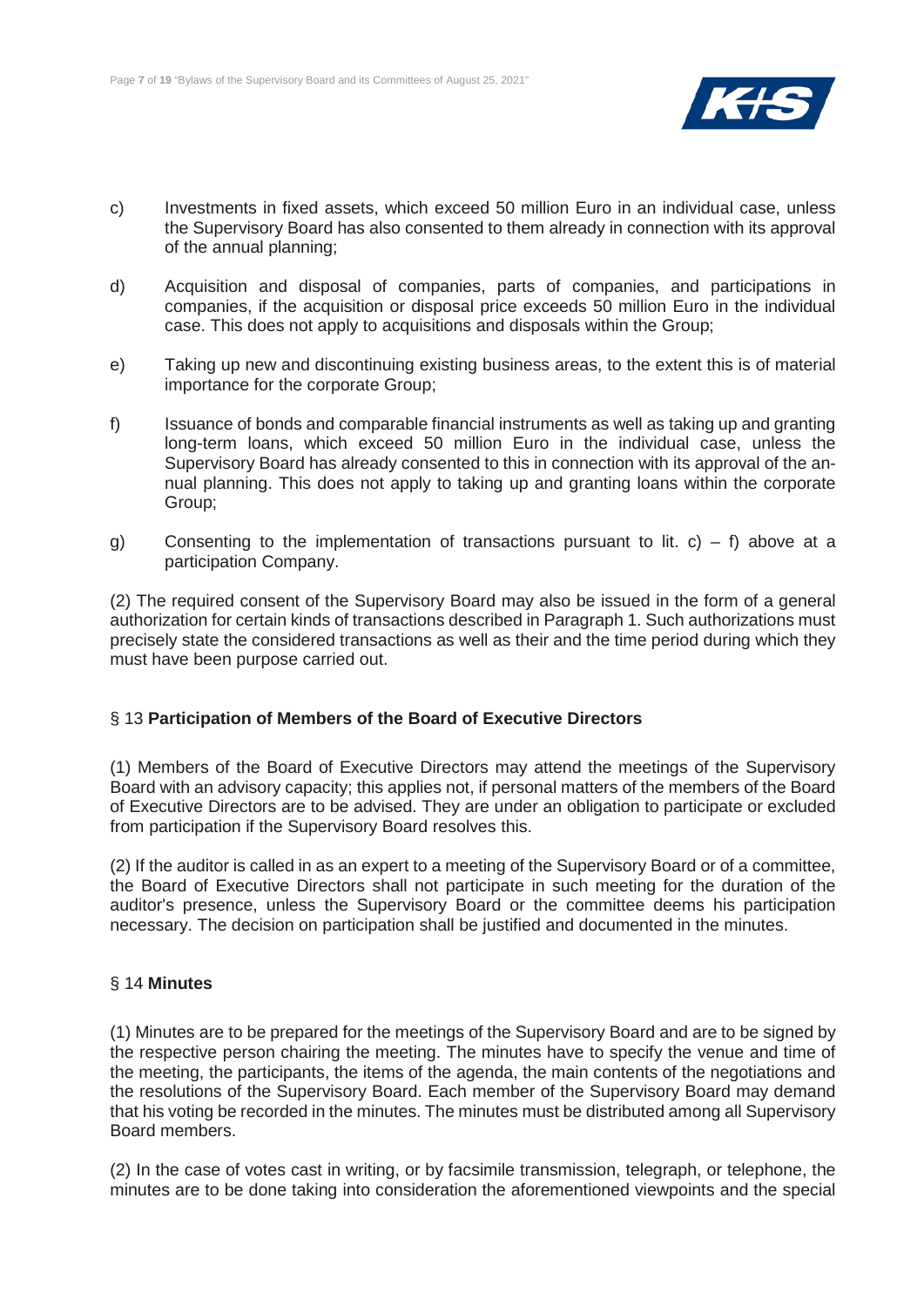

features arising from the respective procedure. The person in charge of voting ensures that the minutes are kept and the result of voting is communicated to the members of the Supervisory Board.

(3) The minutes of a meeting or a voting are regarded as approved if no objection is raised by Supervisory Board members at the next meeting of the Supervisory Board. If an objection is raised and the person chairing the meeting does not succeed in revoking that objection, the objection must be decided on by the adoption of a resolution.

#### § 15 **Confidentiality**

(1) Supervisory Board members are required to keep secret all confidential information and Company secrets, by name business and commercial secrets, of which they have become apprised during their activity as a member of the Supervisory Board.

(2) If a member of the Supervisory Board intends to pass on information on matters that he does not regard as confidential but of which he has knowledge or has to assume under the circumstances that it is regarded as confidential by the Company, its associated companies or affiliated companies, he is under the obligation to first inform the Chairman of the Supervisory Board, or his deputy if the Chairman is incapacitated, about his intention and, if the former considers an opinion of the Supervisory Board to be necessary, must await this.

(3) Upon termination of office, every Supervisory Board member in the possession of confidential documents of the Company has to return those to the Company.

#### § 16 **Conflicts of interest**

(1) Each member of the Supervisory Board shall disclose to the Supervisory Board conflicts of interest, in particular those that may arise on the basis of a consulting or corporate body capacity held on behalf of customers, suppliers, lenders or other business partners. In the case of material conflicts of interest and those that are not only temporary in the person of a Supervisory Board member, this member shall resign from office.

(2) Consultancy and other service and specific task agreements between a member of the Supervisory Board and the Company require the approval of the Supervisory Board.

#### § 17 **Entry into Force**

This version of the bylaws enters into force on being adopted by the Supervisory Board. All previous resolutions of the Supervisory Board concerning the bylaws are revoked.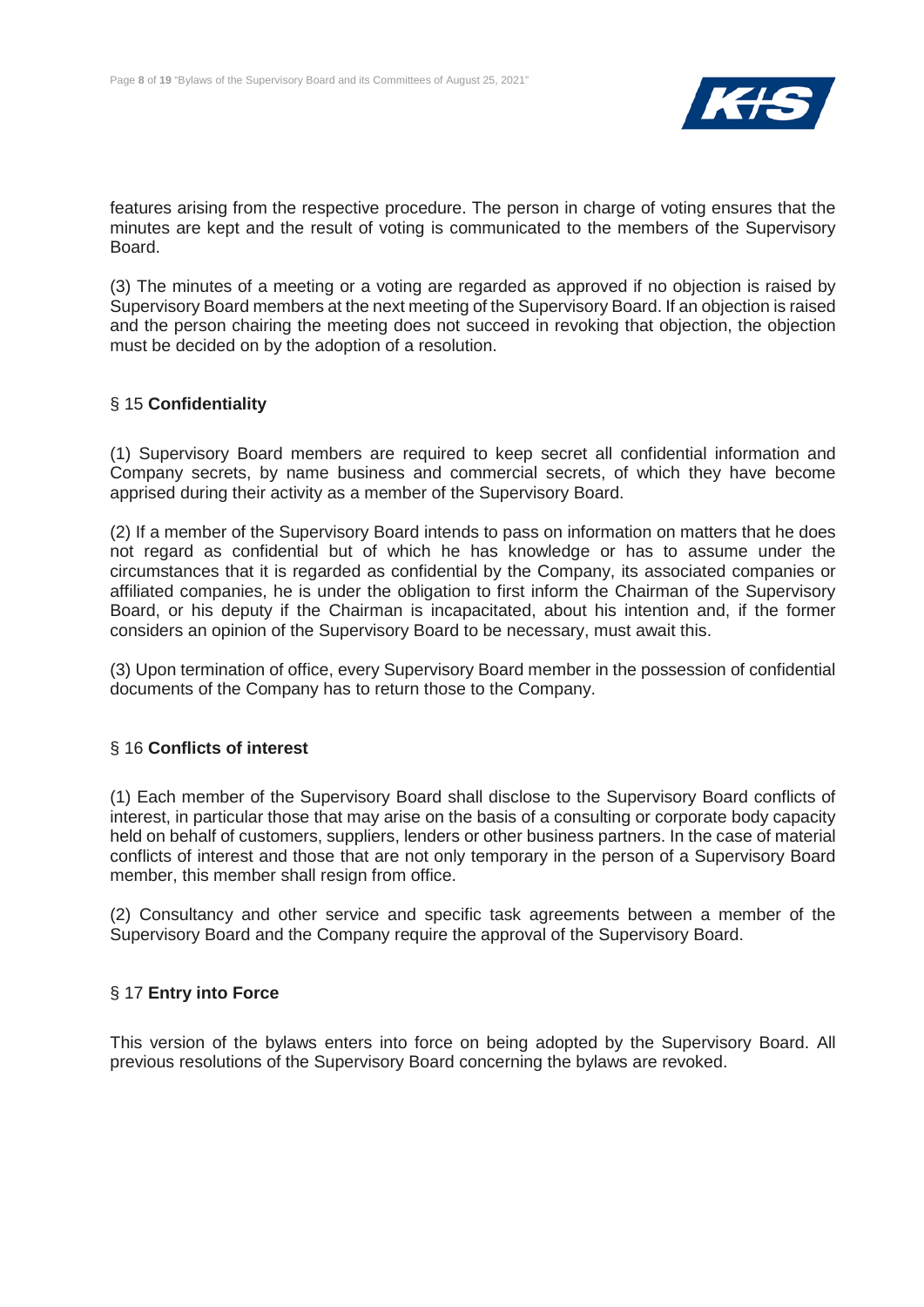

**of the Mediation Committee of the Supervisory Board of K+S Aktiengesellschaft**

#### § 1 **Position and Responsibility**

(1) The Mediation Committee performs its functions in accordance with the law, the Articles of Association of K+S Aktiengesellschaft, the bylaws and resolutions of the Supervisory Board, these bylaws and in accordance with the principles of responsible management. Its members are committed by the same rights and obligations for the good of the Company and are not bound by specific assignments and instructions.

(2) Amendments to the bylaws require a resolution of the Supervisory Board.

#### § 2 **Composition and Chair**

(1) The Mediation Committee comprises the Chairman of the Supervisory Board, its deputy and one member each elected with the majority of votes of the employee representatives of the Supervisory Board and of the shareholder representatives of the Supervisory Board.

(2) The Mediation Committee is chaired by the Chairman of the Supervisory Board.

#### §3 **Tasks and Responsibilities of the Mediation Committee**

If the appointment of members of the Board of Executive Directors is not carried out by the Supervisory Board in accordance with Section 31 (2) of the Codetermination Act with the necessary majority of two thirds of the votes of the Supervisory Board members, the Mediation Committee shall put forward a proposal for the appointment to the Supervisory Board within one month after the vote in which the prescribed majority was not reached for the appointment members of the Board of Executive Directors. This proposal does not preclude further proposals. Sentence 1 applies accordingly to the revocation of appointments of members of the Board of Executive Directors.

#### §4 **Report**

The Chairman of the Committee gives a regular report of the Committee's work to the Supervisory Board.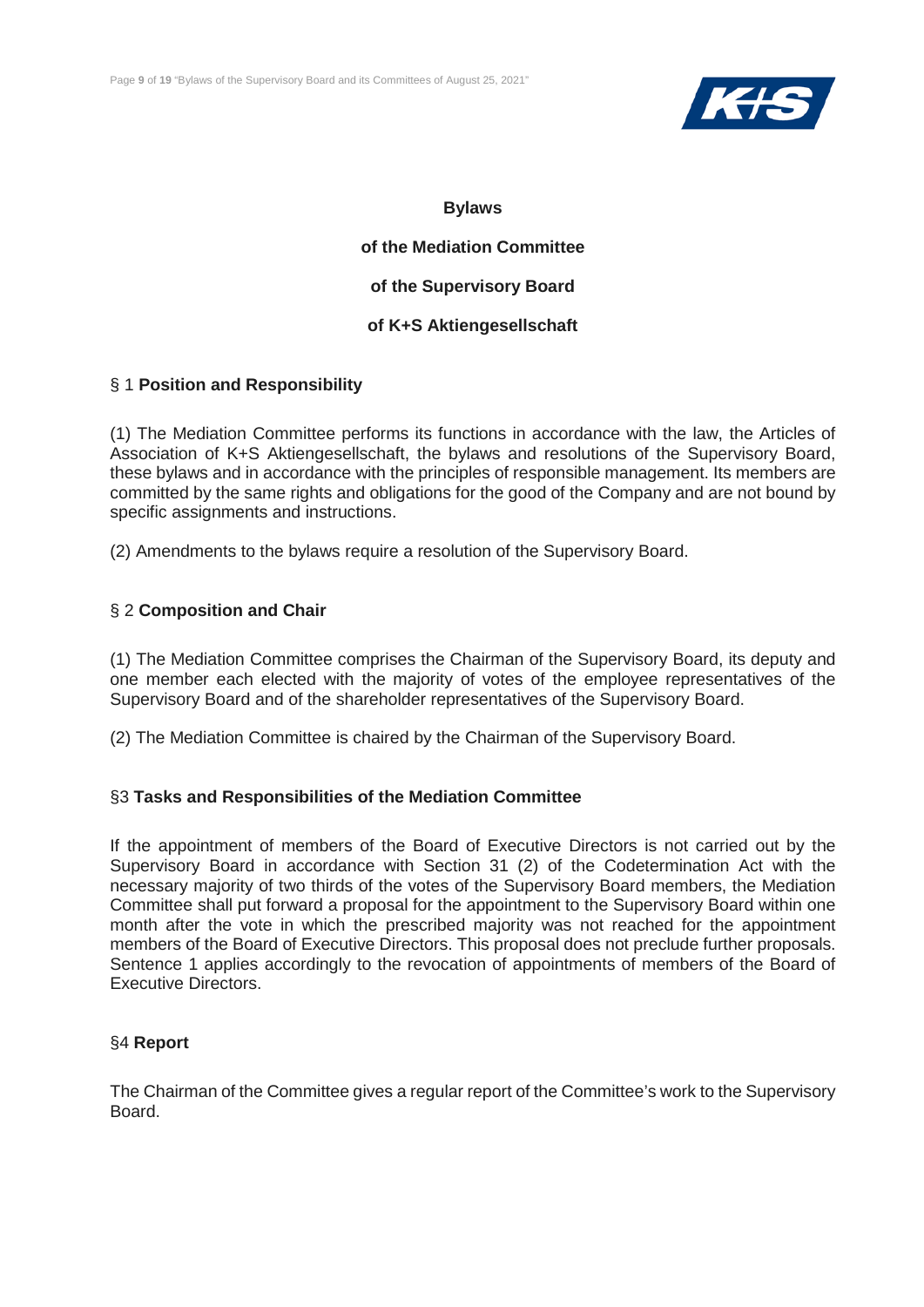

#### § 5 **Entry into Force**

This version of the bylaws of the Mediation Committee enters into force on being adopted by the Supervisory Board. All previous resolutions of the Supervisory Board concerning the bylaws are revoked.

#### § 6 **Final Provisions**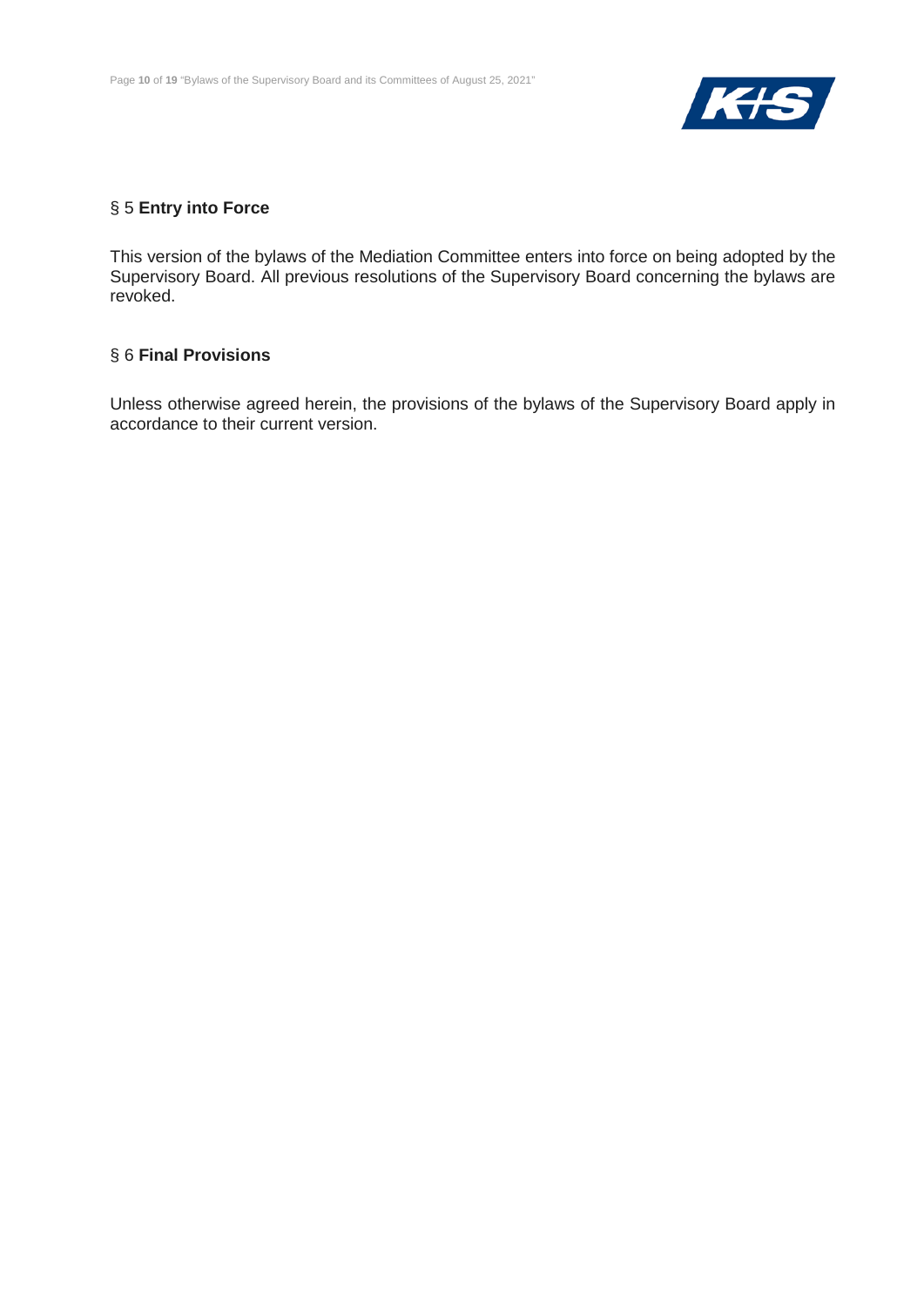

**of the Strategy Committee of the Supervisory Board of K+S Aktiengesellschaft**

#### § 1 **Position and Responsibility**

(1) The Strategy Committee performs its functions in accordance with the law, the Articles of Association of K+S Aktiengesellschaft, the bylaws and resolutions of the Supervisory Board, these bylaws and in accordance with the principles of responsible management. Its members are committed by the same rights and obligations for the good of the Company and are not bound by specific assignments and instructions.

(2) Amendments to the bylaws require a resolution of the Supervisory Board.

#### § 2 **Composition and Chair**

(1) The Strategy Committee is equally composed. The Strategy Committee compromises the Chairman of the Supervisory Board and three other members who are elected by majority vote.

(2) The Strategy Committee is chaired by the Chairman of the Supervisory Board.

#### § 3 **Tasks and Responsibilities of the Strategy Committee**

The Strategy Committee is responsible for

- a) the advice of the Board of Executive Directors on and the audit of the strategic development of the company and the report thereof to the Supervisory Board;
- b) the preparation of decisions of the Supervisory Board about acquisitions, divestitures and investments that require approval, organisational changes and restructuring;
- c) the advice of the Board of Executive Directors with regard to the corporate strategy and projects with strategic relevance.

#### § 4 **Report**

The Chairman of the Committee gives a regular report of the Committee's work to the Supervisory Board.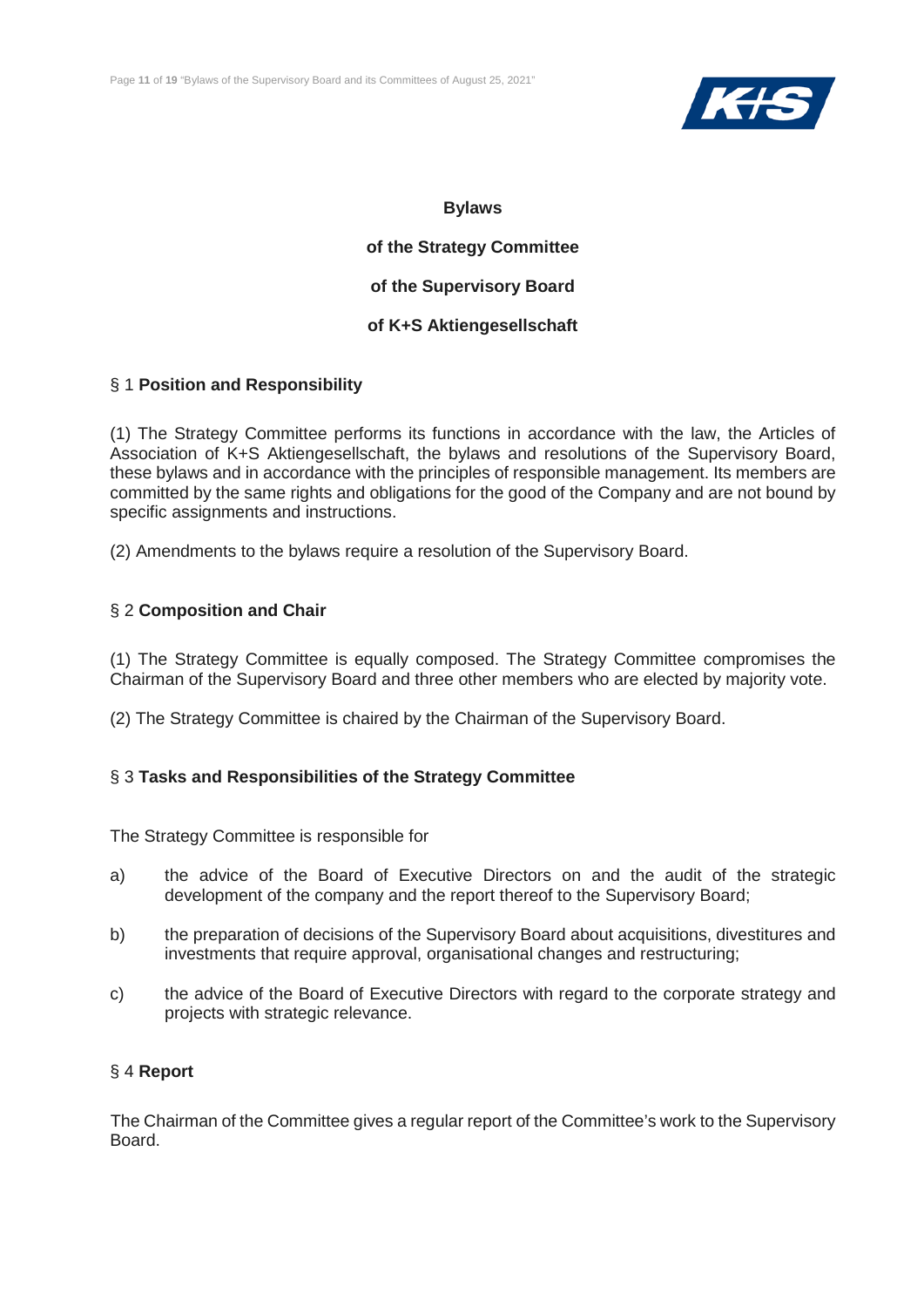

#### § 5 **Entry into Force**

This version of the bylaws of the Strategy Committee enters into force on being adopted by the Supervisory Board. All previous resolutions of the Supervisory Board concerning the bylaws are revoked.

#### § 6 **Final Provisions**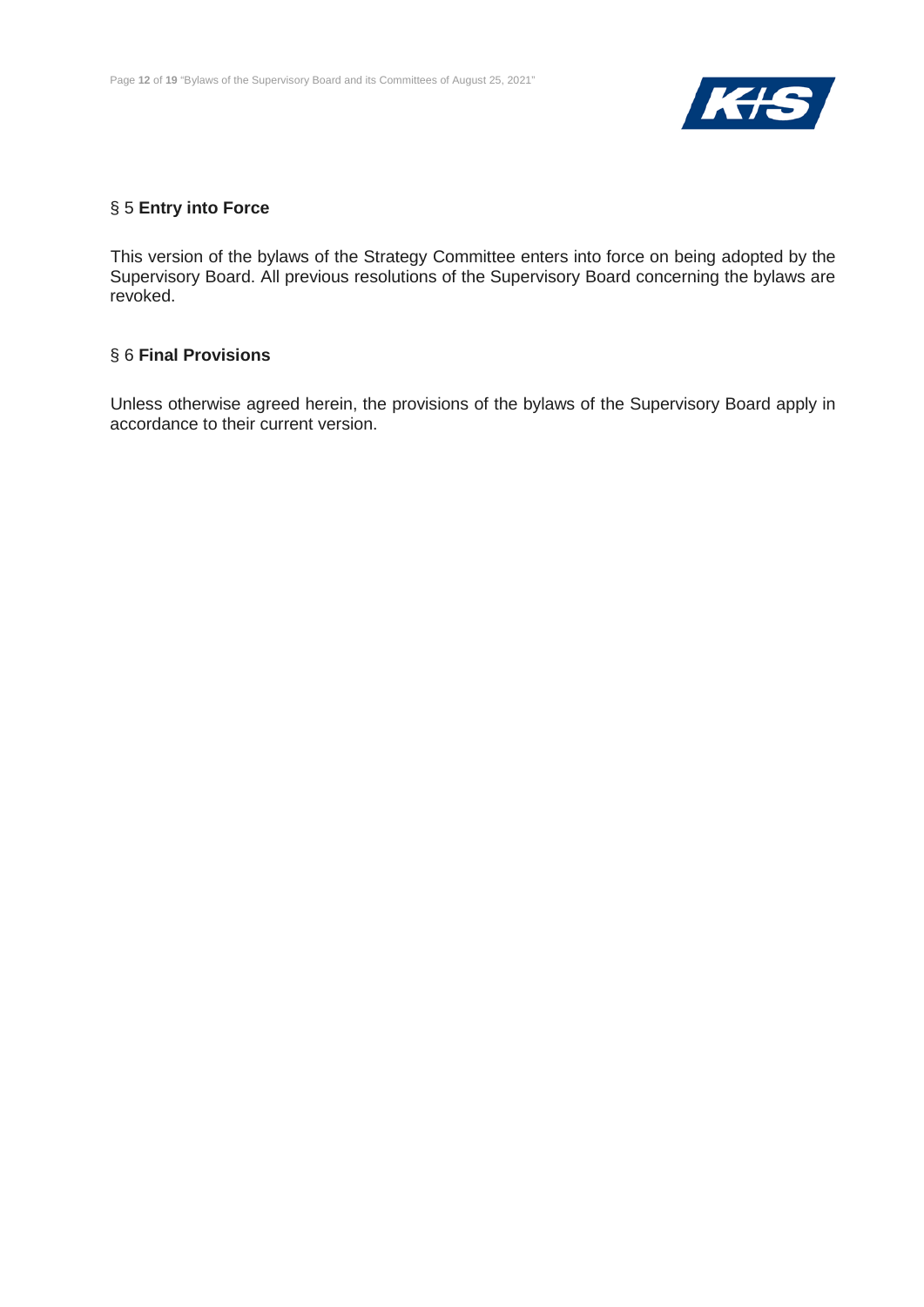

**of the Audit Committee of the Supervisory Board of K+S Aktiengesellschaft**

#### § 1 **Position and Responsibility**

(1) The Audit Committee performs its functions in accordance with the law, the Articles of Association of K+S Aktiengesellschaft, the bylaws and resolutions of the Supervisory Board, these bylaws and in accordance with the principles of responsible management. Its members are committed by the same rights and obligations for the good of the Company and are not bound by specific assignments and instructions.

(2) Amendments to the bylaws require a resolution of the Supervisory Board.

#### § 2 **Composition and Election of the Chairman**

(1) The Audit Committee is equally composed and consists of at least four members elected by a majority vote. The members of the Audit Committee taken together shall in their entirety be familiar with the industry in which the company operates. At least one member of the Audit Committee should have expertise in accounting and at least one other member of the Audit Committee should have expertise in auditing. The Chairman of the Audit Committee should have expert proficiency and experience in the application of accounting principles and internal control procedures. He should be independent and not be a member of the Board of Executive Directors of the Company whose term ended less than two years ago.

(2) The members of the Audit Committee elect a Chairman from among its members. The Chairman of the Supervisory Board does not act as Chairman of the Audit Committee.

#### § 3 **Tasks and Responsibilities of the Audit Committee**

(1) The Audit Committee supervises accounting, the accounting process, the effectiveness of the internal control system, the risk management system, the internal audit system, compliance, and the statutory audit, and may make recommendations or proposals to the Supervisory Board for ensuring the integrity of the processes.

(2) The Audit Committee is responsible for the preliminary examination of the annual financial statements and consolidated financial statements, and the management reports of K+S AG and the K+S Group. The Audit Committee receives the audit report that must be submitted at the latest together with the auditor's opinion and discusses it with the statutory auditor.

(3) The Audit Committee prepares the decisions of the Supervisory Board concerning the approval of the annual financial statements and the endorsement of the consolidated financial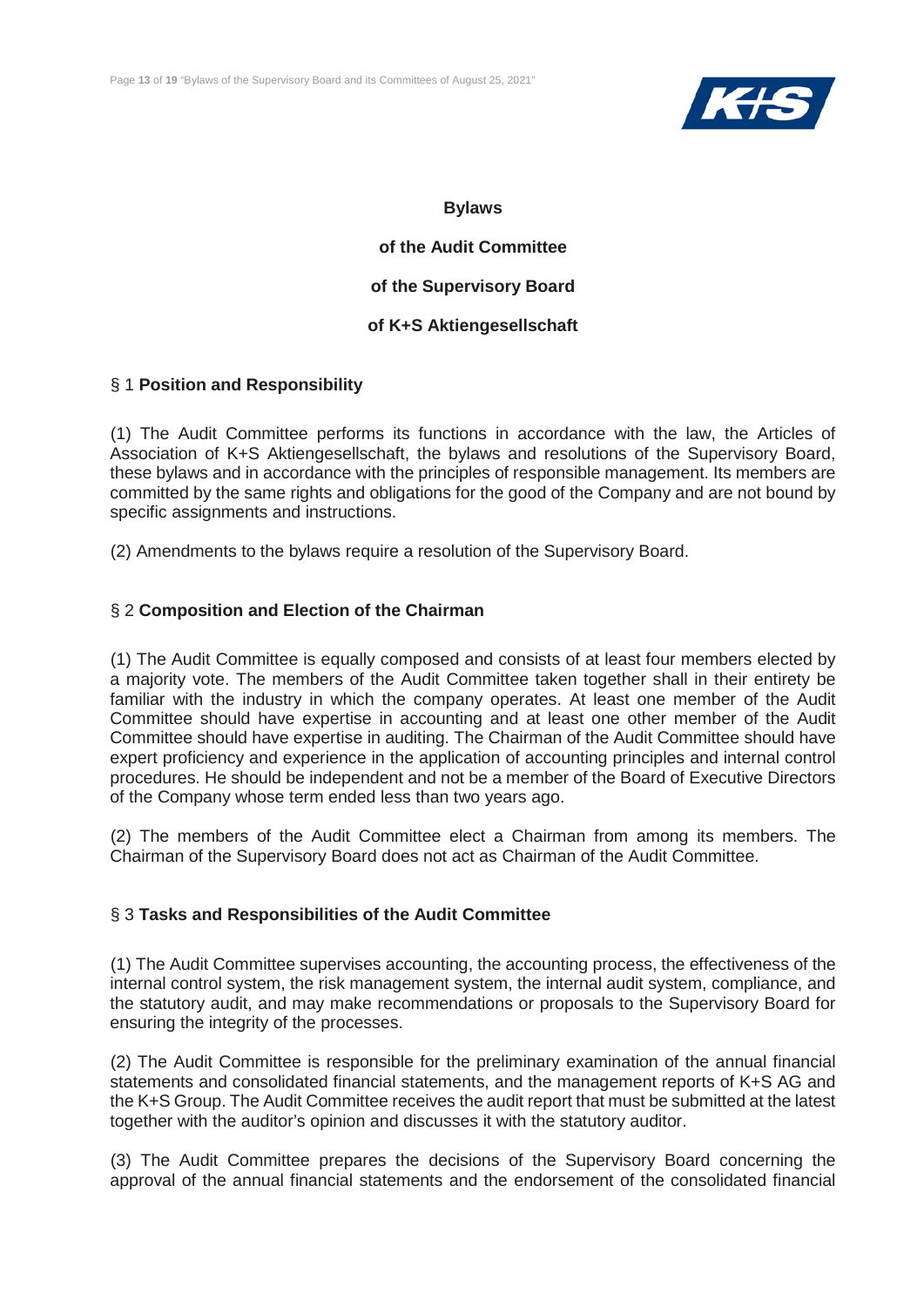

statements, as well as the resolution for the appropriation of profit, and submits corresponding recommendations to the Supervisory Board.

(4) The Audit Committee prepares the Supervisory Board proposal to the Annual General Meeting for the appointment of the statutory auditor and submits a reasoned recommendation for the election of the statutory auditor to the Supervisory Board, which has to include at least two candidates in the case of the competition of auditing mandate. Before submitting the proposal, the Audit Committee shall examine the specific suitability, qualification and independence of the statutory auditor on an annual basis and obtain an appropriate written declaration from the prospective statutory auditor.

(5) The Audit Committee is authorized by the Supervisory Board to engage the statutory auditor appointed by the Annual General Meeting on behalf of the Supervisory Board for the audit of the annual financial statements and consolidated financial statements and the management reports of the Company and the Group, to determine the main areas of audit emphasis and to agree the audit fees with the annual auditor. The Chairman of the Audit Committee can be authorized by the Audit Committee, to sign the auditor's engagement alone.

(6) The Audit Committee approves in advance the performance of permitted non-auditing services by the annual auditor and ensures that the total fees for these services do not exceed legal limits. The Audit Committee can give its approval for certain permitted non-auditing services beforehand; in this case the Board of Executive Directors shall report at least once per year to the Audit Committee on the performed non-auditing services and their cost. The Audit Committee can approve permitted non-auditing services in advance up to a specific limited fee similarly.

(7) The Audit Committee shall monitor the activities of the statutory auditor in the framework of the annual audit and will obtain information on the activities of the audit procedures on a regular basis to this end. The Audit Committee shall obligate the annual auditor to inform the Chairman of the Audit Committee without delay about any possible grounds for exclusion or bias that arise during the audit or audit review and all findings and incidents significant to the duties of the Supervisory Board and the Audit Committee, in particular suspected irregularities in the accounting that arise during the annual audit or audit review. As part of its monitoring of the effectiveness of the audit, the Audit Committee deals in particular with the appointment and independence of the auditor, the quality of the audit, and the additional services provided by the auditor.

(8) In the framework of the audit of the annual financial statements and consolidated financial statements the external auditor undertakes to inform the Audit Committee of, and record in the audit report, any facts discovered during the audit that indicate any inaccuracy in the declaration submitted by the Board of Executive Directors and the Supervisory Board concerning the German Corporate Governance Code.

(9) The Audit Committee shall discuss half-year and quarterly reports with the Board of Executive Directors.

(10) The Audit Committee shall at least annually discuss with the Board of Executive Directors the effectiveness and functionality of the internal control and risk management system, the corporate audit system and the compliance management system. The Audit Committee receives also regularly reports from the Board of Executive Directors about handling and control of the financial reporting process and also on measures for the elimination of potential system deficiencies or weaknesses and for the implementation of meaningful adjustments.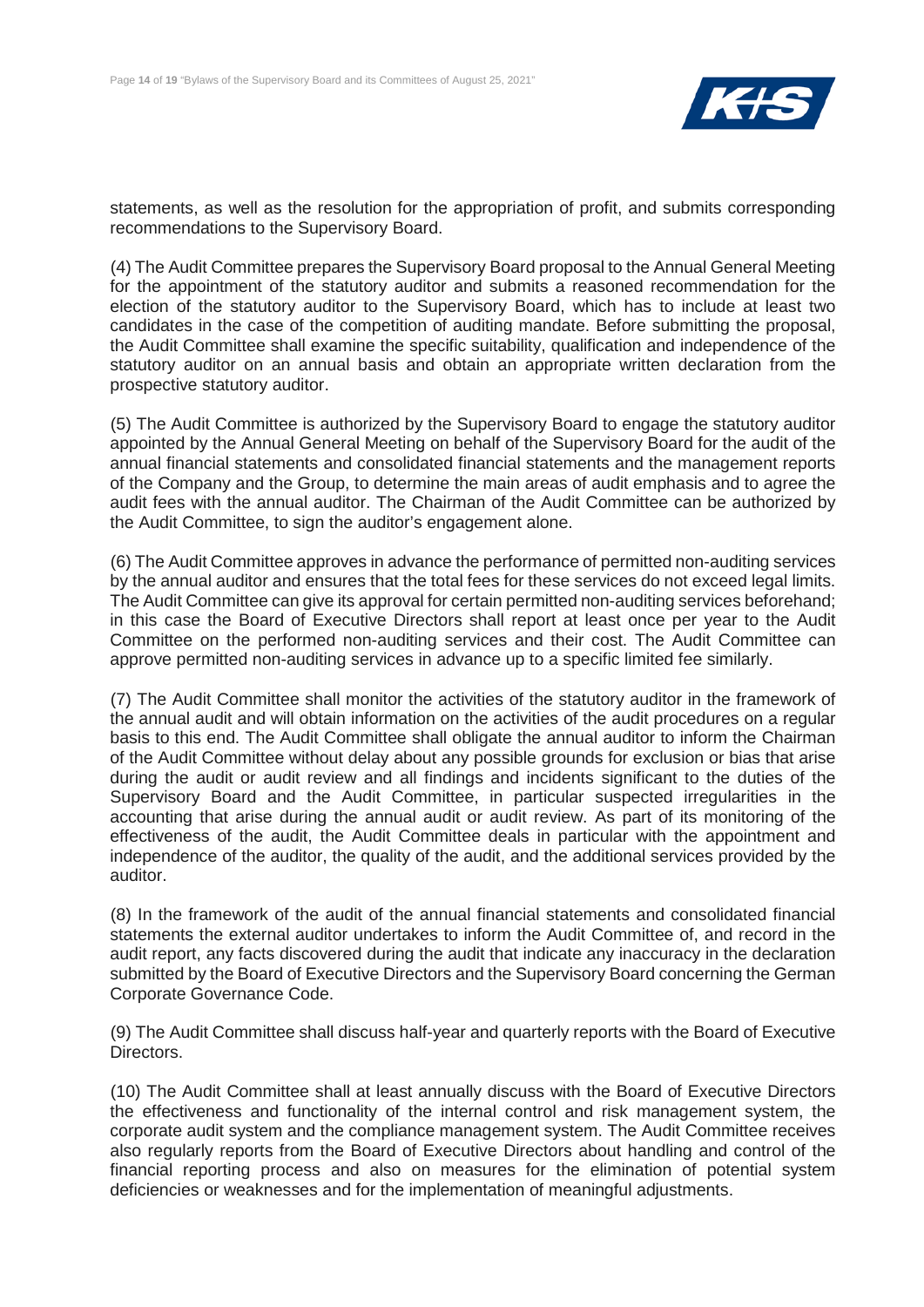

(11) The report of the Supervisory Board to the Annual General Meeting on the result of the audit of the annual financial statements, the audit of the consolidated financial statements, and the management reports of the Company and the Group, as well as the type and scope of the audit of the Company during the year shall be prepared by the Audit Committee.

(12) Each member of the Audit Committee may, acting through the Chairman of the Audit Committee, obtain information directly from the heads of those central functions (L1 functions) of the Company which are responsible within the Company for the tasks relating to the Audit Committee pursuant to this Article 3. The Chairman of the Audit Committee shall notify all members of the Audit Committee of the information obtained. The Board of Executive Directors shall be informed immediately by the Chairman of the Audit Committee of the information obtained.

#### § 4 **Report**

The Chairman of the Committee gives a regular report of the Committee's work to the Supervisory Board.

#### § 5 **Entry into Force**

This version of the bylaws of the Audit Committee enters into force on being adopted by the Supervisory Board. All previous resolutions of the Supervisory Board concerning the bylaws are revoked.

#### § 6 **Final Provisions**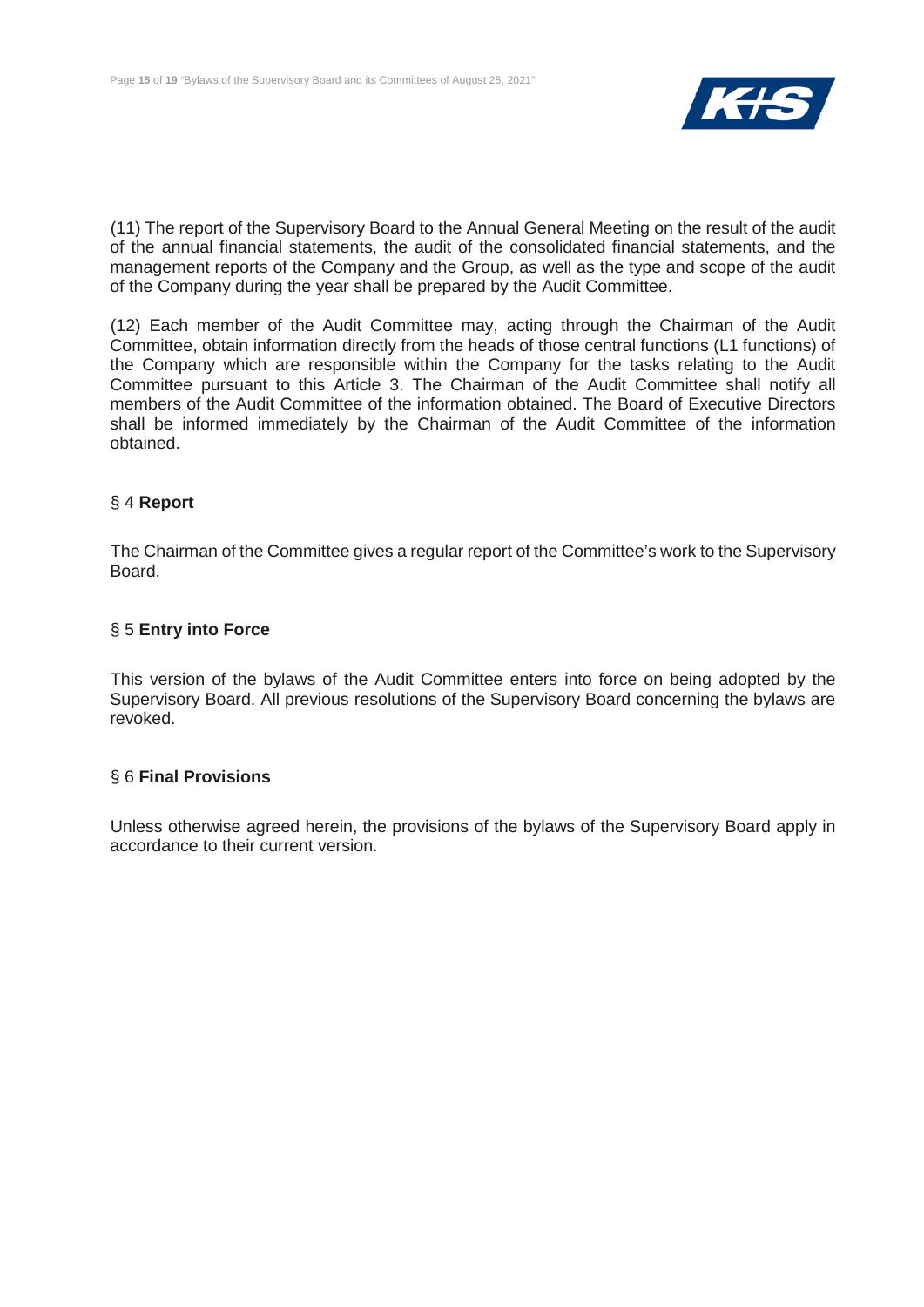

**of the Personnel Committee of the Supervisory Board of K+S Aktiengesellschaft**

#### § 1 **Position and Responsibility**

(1) The Personnel Committee performs its functions in accordance with the law, the Articles of Association of K+S Aktiengesellschaft, the bylaws and resolutions of the Supervisory Board, these bylaws and in accordance with the principles of responsible management. Its members are committed by the same rights and obligations for the good of the Company and are not bound by specific assignments and instructions.

(2) Amendments to the bylaws require a resolution of the Supervisory Board.

#### § 2 **Composition and Election of the Chairman**

(1) The Personnel Committee is equally composed and consists of four members elected by a majority vote.

(2) The members of the Personnel Committee elect a Chairman from among its members.

#### § 3 **Tasks and Responsibilities of the Personnel Committee**

The Personnel Committee is responsible for preparing the appointment of members of the Board of Executive Directors (including long-term succession planning) as well as determining the terms of the service contracts. In respect to the overall remuneration of individual members of the Board of Executive Directors, the committee submits resolution proposals to the plenary assembly of the Supervisory Board.

#### § 4 **Report**

The Chairman of the Committee gives a regular report of the Committee's work to the Supervisory Board.

#### § 5 **Entry into Force**

This version of the bylaws of the Personnel Committee enters into force on being adopted by the Supervisory Board. All previous resolutions of the Supervisory Board concerning the bylaws are revoked.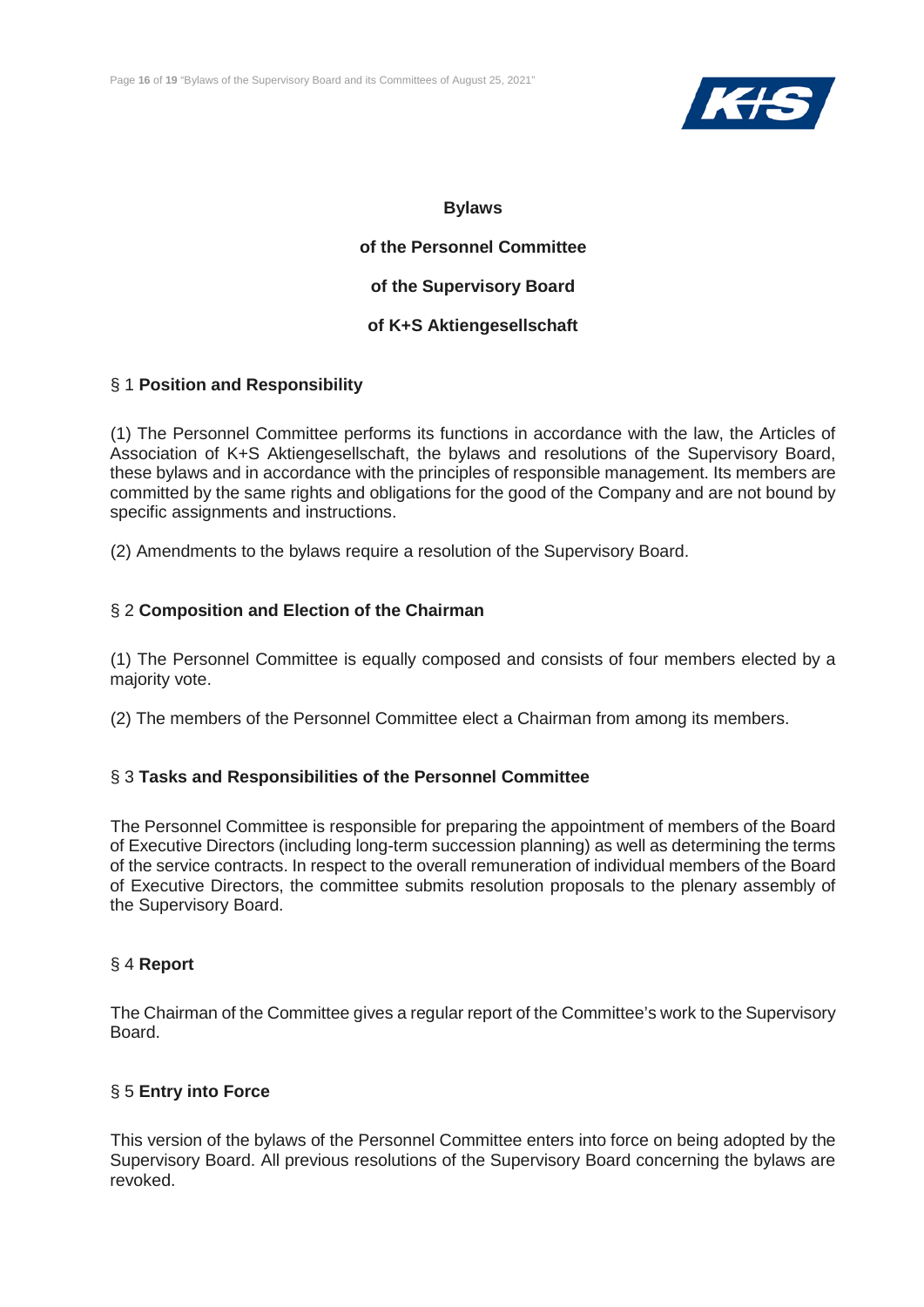

## § 6 **Final Provisions**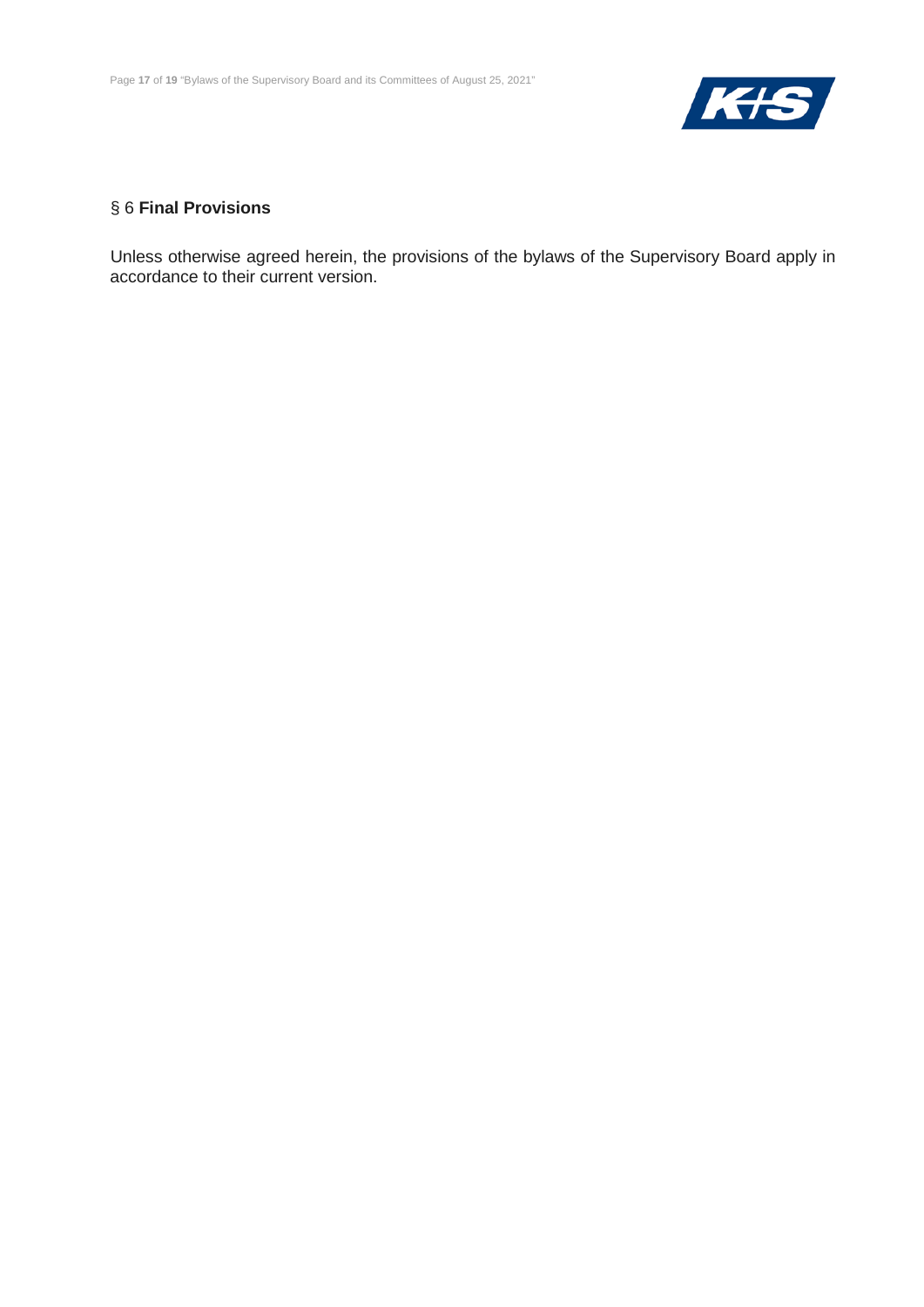

**of the Nomination Committee of the Supervisory Board of K+S Aktiengesellschaft**

#### § 1 **Position and Responsibility**

(1) The Nomination Committee performs its functions in accordance with the law, the Articles of Association of K+S Aktiengesellschaft, the bylaws and resolutions of the Supervisory Board, these bylaws and in accordance with the principles of responsible management. Its members are committed by the same rights and obligations for the good of the Company and are not bound by specific assignments and instructions.

(2) Amendments to the bylaws require a resolution of the Supervisory Board.

#### § 2 **Composition and Chair**

(1) The Nomination Committee consists of the Chairman of the Supervisory Board and three other members of the shareholders, who are elected by a majority vote of the shareholder representatives of the Supervisory Board.

(2) The Nomination Committee is chaired by the Chairman of the Supervisory Board.

#### § 3 **Tasks and Responsibilities of the Nomination Committee**

The Nomination Committee proposes suitable candidates to the Supervisory Board for its recommendations to the Annual General Meeting according to legal regulations and the German Corporate Governance Code.

#### § 4 **Report**

The Chairman of the Committee gives a regular report of the Committee's work to the Supervisory Board.

#### § 5 **Entry into Force**

This version of the bylaws of the Nomination Committee enters into force on being adopted by the Supervisory Board. All previous resolutions of the Supervisory Board concerning the bylaws are revoked.